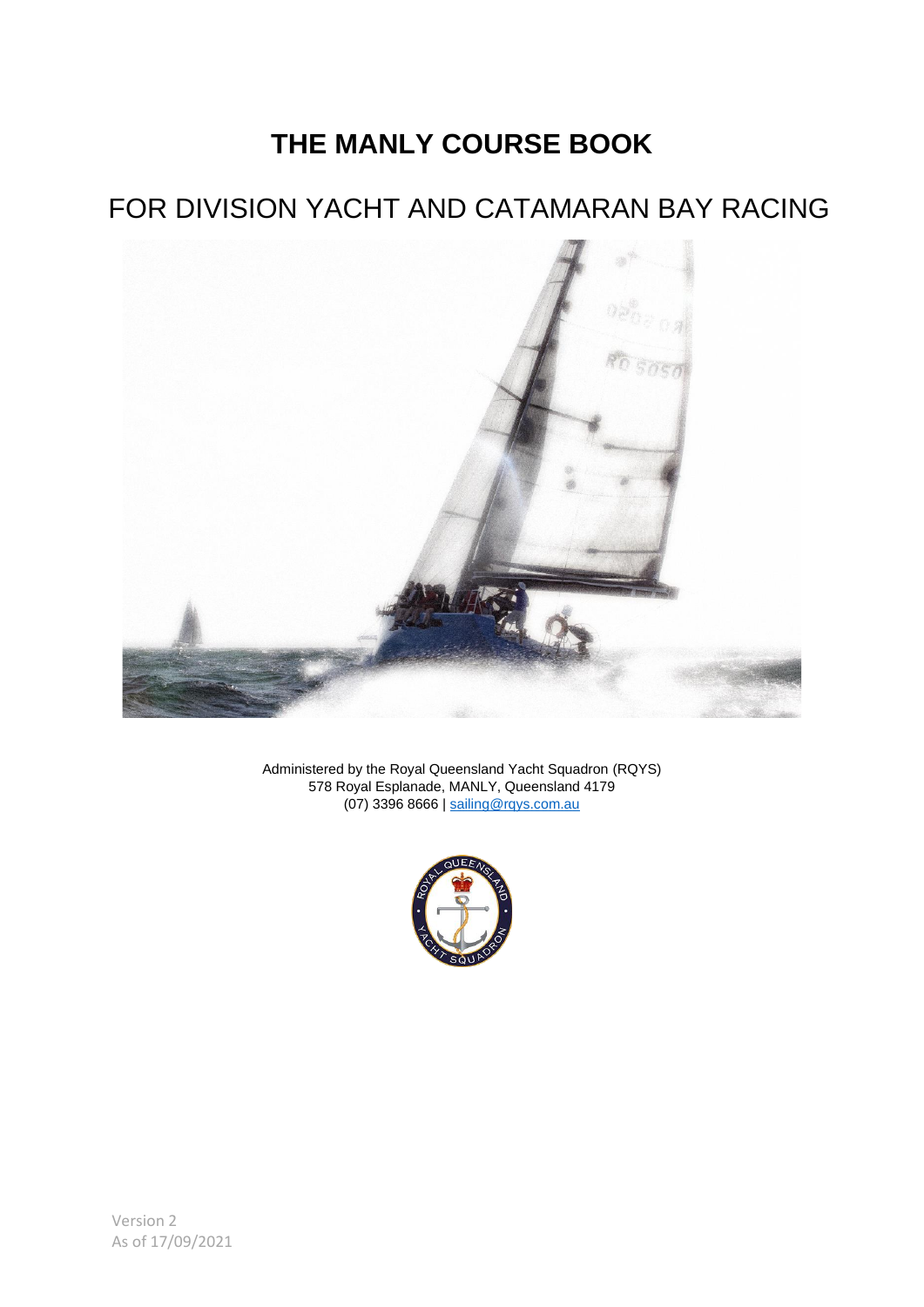# **DESIGNATED MARKS USED FOR RACING**

|                                                                         | <b>Description</b>                                                                       | <b>Approximate Position</b> |           |  |  |  |
|-------------------------------------------------------------------------|------------------------------------------------------------------------------------------|-----------------------------|-----------|--|--|--|
| Start/Finish - Inside Waterloo Bay East of the Manly Boat Harbour Leads |                                                                                          |                             |           |  |  |  |
| <b>MIWG</b>                                                             | 2 x West Cardinal Beacons off Mud Island                                                 | 27°19.9S                    | 153°14.0E |  |  |  |
| <b>JRB</b>                                                              | Jeay's Reef Buoy - North Cardinal Beacon                                                 | 27°18.8S                    | 153°14.9E |  |  |  |
| <b>MIE</b>                                                              | East Cardinal Beacon off Mud Island                                                      | 27°20.2S                    | 153°16.7E |  |  |  |
| <b>NJW</b>                                                              | Norman J Wright Beacon (West Cardinal)                                                   | 27°25.1S                    | 153°13.2E |  |  |  |
| <b>SHR</b>                                                              | Red Buoy East of St Helena Island                                                        | 27°23.2S                    | 153°15.2E |  |  |  |
| <b>LLS</b>                                                              | Lockyer Light South Cardinal Beacon                                                      | 27°26.4S                    | 153°14.5E |  |  |  |
| <b>GIR</b>                                                              | Red Beacon NE of Green Island                                                            | 27°24.8S                    | 153°14.6E |  |  |  |
| EE                                                                      | Eric Early Beacon                                                                        | 27°37.4S                    | 153°24.2E |  |  |  |
| HL                                                                      | Hanlon Light                                                                             | 27°28.2S                    | 153°21.0E |  |  |  |
| <b>DL</b>                                                               | Douglas Light                                                                            | 27°29.5S                    | 153°22.8E |  |  |  |
| GIB                                                                     | Goat Island Beacon FI Yellow 2s                                                          | 27°31.1S                    | 153°23.1E |  |  |  |
| CY.                                                                     | Yellow Buoy SE of Cleveland Point                                                        | 27°30.9S                    | 153°18.2E |  |  |  |
| ML                                                                      | Myora Light                                                                              | 27°28.4S                    | 153°24.3E |  |  |  |
| <b>OMM</b>                                                              | <b>Outer Measured Mile</b>                                                               | 27°15.0S                    | 153°15.1E |  |  |  |
| <b>HYR</b>                                                              | Huybers Beacon                                                                           | 27°26.9S                    | 153°14.7E |  |  |  |
| <b>CJP</b>                                                              | Crawford James Pattison Beacon (Nth Cardinal)                                            | 27°24.9S                    | 153°13.6E |  |  |  |
| <b>SWR</b>                                                              | Green Beacon (QG) S-W Rocks                                                              | 27°31.3S                    | 153°20.6E |  |  |  |
| <b>HBY</b>                                                              | FIY 4s Eastern End Horseshoe Bay                                                         | 27°30.3S                    | 153°22.4E |  |  |  |
| <b>SHN</b>                                                              | North Cardinal Beacon St Helena Island                                                   | 27°22.2S                    | 153°14.2E |  |  |  |
| <b>HBI</b>                                                              | Hope Banks Beacon                                                                        | 27°26.0S                    | 153°17.4E |  |  |  |
| PIG.                                                                    | Green Beacon West of Peel Island                                                         | 27°30.26S                   | 153°19.4E |  |  |  |
| <b>MBG</b>                                                              | Green Beacon off Maroom Bank                                                             | 27°27.03S                   | 153°19.5E |  |  |  |
| SAY                                                                     | Sand Hills Yellow                                                                        | 27°16.86S                   | 153°22.9E |  |  |  |
| SHS.                                                                    | South Cardinal Beacon St Helena Island                                                   | 27°24.4S                    | 153°14.4E |  |  |  |
| <b>MHB</b>                                                              | Merv Hazell Beacon                                                                       | 27°33.6S                    | 153°24.1E |  |  |  |
| <b>HBG</b>                                                              | Green Beacon (FI G 2.5s) W Horseshoe Bay                                                 | 27°31.3S                    | 153°21.2E |  |  |  |
| TBR                                                                     | Thorpe Beacon NW of King Island                                                          | 27°27.1S                    | 153°13.7E |  |  |  |
| <b>PPG</b>                                                              | Green Beacon (FI G 2.5s) North of Potts Point                                            | 27°34.3S                    | 153°21.8E |  |  |  |
| <b>NRB</b>                                                              | Green Beacon (FI G 4s) Naval Reserve Banks                                               | 27°27.6S                    | 153°20.5E |  |  |  |
| LM1                                                                     | Bay Laid Mark, located on a bearing from the Start Boat and a nominated distance OR at a |                             |           |  |  |  |
|                                                                         | GPS position Communicated by the RC from the Start Boat.                                 |                             |           |  |  |  |
| <b>GILM</b>                                                             | Laid Mark East of Green Island                                                           | 27°25.6S                    | 153°14.9E |  |  |  |
| <b>MIGW</b>                                                             | Mud Island Green                                                                         | 27°20.5S                    | 153°13.6E |  |  |  |
| EPB                                                                     | <b>Empire Point Beacon</b>                                                               | 27°29.2S                    | 153°16.6E |  |  |  |
| MISG                                                                    | Mud Island Southern Green                                                                | 27°21.4S                    | 153°15.4E |  |  |  |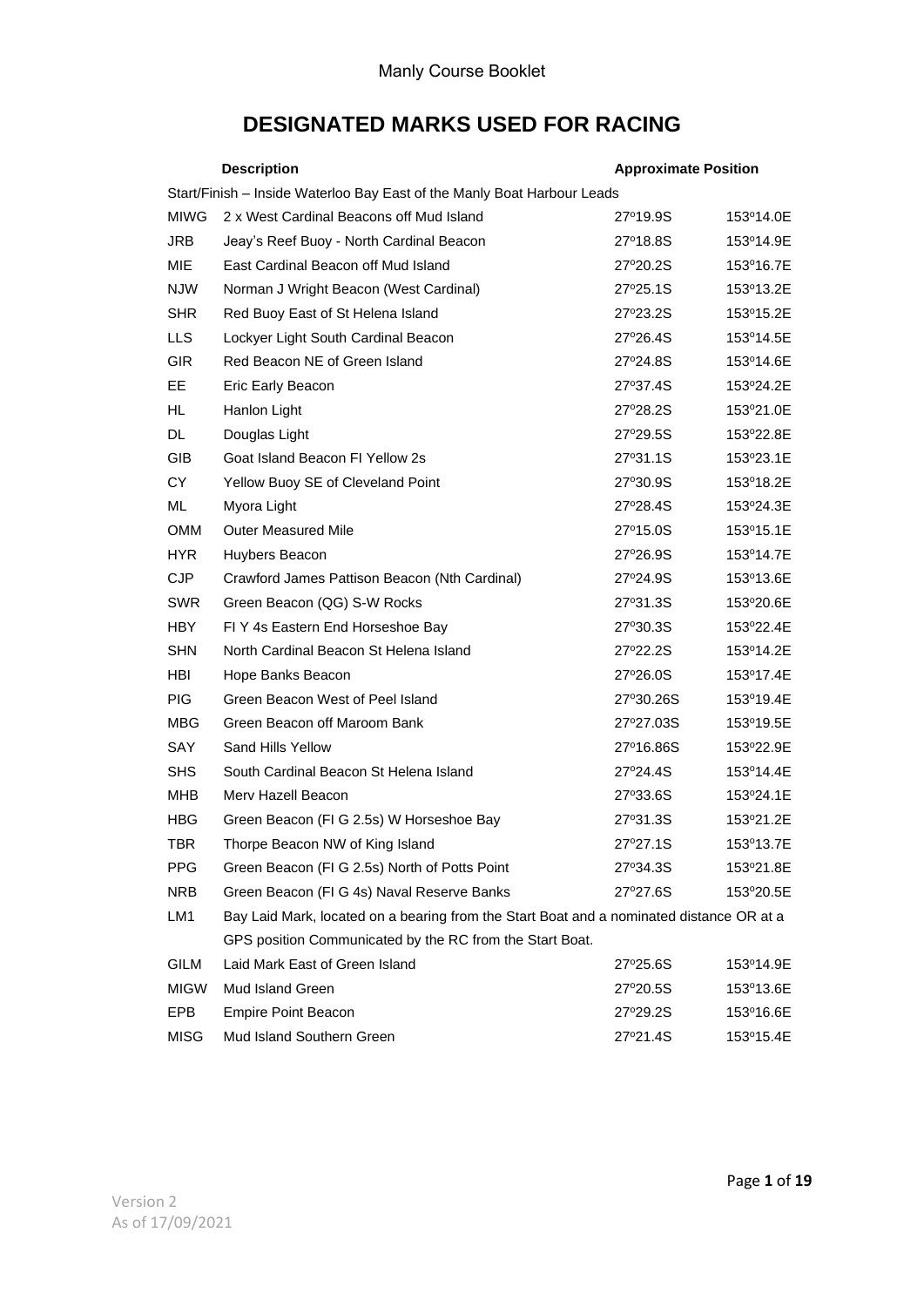| <b>Course</b><br><b>Number</b> | <b>Course Marks (Rounding Side)</b>                                                                                                                      |  |  |
|--------------------------------|----------------------------------------------------------------------------------------------------------------------------------------------------------|--|--|
| 1A                             | Start - LLS (P) - HBI (P) - SHR (P) - HBI (P) - SHR (P) - SHS (S) - CJP (P) - NJW (P) - Finish                                                           |  |  |
| 1B                             | Start - LLS (P) - HBI (P) - SHR (P) - SHS (S) - CJP (P) - NJW (P) - Finish                                                                               |  |  |
| 1 <sup>C</sup>                 | Start - LLS (P) - HBI (P) - GIR (P) - CJP (P) - NJW (P) - Finish                                                                                         |  |  |
| 2A                             | Start - LLS (P) - HBI (P) - GILM (P) - HBI (P) - SHR (P) - SHS (S) - CJP (P) - NJW (P) - Finish                                                          |  |  |
| 2B                             | Start - LLS (P) - HBI (P) - GILM (P) - HBI (P) - GIR (P) - CJP (P) - NJW (P) - Finish                                                                    |  |  |
| 2C                             | Start - LLS (P) - HBI (P) - GIR (P) - CJP (P) - NJW (P) - Finish                                                                                         |  |  |
| 3A                             | Start - LLS (P) - HBI (S) - CY (P) - HBI (P) - LLS (S) - Finish                                                                                          |  |  |
| 4A                             | Start - LLS $(P)$ – MBG $(S)$ – LLS $(S)$ – Finish                                                                                                       |  |  |
| 4B                             | Start - LLS $(P)$ – HBI $(S)$ – LLS $(S)$ – Finish                                                                                                       |  |  |
| 5A                             | Start - HYR (S) - EP (P) - HBI (P) - EP (P) - HBI (P) - LLS (S) - Finish                                                                                 |  |  |
| 5B                             | Start - HYR $(S)$ – EP $(P)$ – HBI $(P)$ – LLS $(S)$ - Finish                                                                                            |  |  |
| 5C                             | Start - HYR $(S)$ – EP $(P)$ – HYR $(P)$ - Finish                                                                                                        |  |  |
| 6A                             | Start - NJW (S) - CJP (S) - SHS (P)/GIR (S) - LM1 (P) - SHS (S)/GIR (P) - CJP (P) - NJW (P) - Finish                                                     |  |  |
| 6B                             | Start - NJW (S) - CJP (S) - SHS (P)/GIR (S) - LM2 (P) - SHS (S)/GIR (P) - CJP (P) - NJW (P) - Finish                                                     |  |  |
| 6C                             | Start - NJW (S) – CJP (S) – SHS (P)/GIR (S) – LM3 (P) – SHS (S)/GIR (P) – CJP (P) – NJW (P) – Finish                                                     |  |  |
| 7A                             | Start - HYR (S) - PIG (S) - CY (S) HYR (P) - Finish                                                                                                      |  |  |
| 7B                             | Start - HYR $(S)$ – PIG $(S)$ – HYR $(P)$ – Finish                                                                                                       |  |  |
| 7C                             | Start - HYR $(S)$ – EP $(P)$ – HYR $(P)$ – Finish                                                                                                        |  |  |
| $\overline{8}$                 | Reserved for Future Use                                                                                                                                  |  |  |
| $\mathsf g$                    | Reserved for Future Use                                                                                                                                  |  |  |
| 10                             | Reserved for Future Use                                                                                                                                  |  |  |
| 11A                            | Start - NJW (S) – CJP (S) – GIR (S) – HBI (S) – HL (S) – HBY (P) – HBG (S) – SWR (S) – HYR (P) – Finish                                                  |  |  |
| 11B                            | Start - NJW (S) – CJP (S) – GIR (S) – HBI (S) – MBG (S) – HYR (P) – Finish                                                                               |  |  |
| 11C                            | Start - NJW (S) – CJP (S) – GIR (S) – HBI (S) – LLS (S) – Finish                                                                                         |  |  |
| 12A                            | Start - HYR (S) - HL (S) - HBY (P) - HBG (S) - SWR (S) - HYR (P) - Finish                                                                                |  |  |
| 12B                            | Start - HYR (S) - MBG (S) - EP (S) - HYR (P) - Finish                                                                                                    |  |  |
| 12C                            | Start - HYR $(S)$ – MBG $(S)$ – HYR $(P)$ – Finish                                                                                                       |  |  |
| 13A<br>13B                     | Start - HYR (S) - PIG (S) - SHR (S) - HBI (S) - GIR (P) - CJP (P) - NJW (P) - Finish<br>Start - HYR (S) – PIG (S) – GIR (P) – CJP (P) – NJW (P) – Finish |  |  |
| 13C                            | Start - HYR (S) – EP (P) – GIR (P) – CJP (P) – NJW (P) – Finish                                                                                          |  |  |
| 14A                            | Start - LLS (P) - HBI (P) - MIE (P) - CY (P) - HBI (P) - LLS (S) - Finish                                                                                |  |  |
| 14B                            | Start - LLS (P) - HBI (P) - MIE (P) - EP (P) - HBI (P) - LLS (S) - Finish                                                                                |  |  |
| <b>14C</b>                     | Start - LLS $(P)$ – HBI $(P)$ – MIE $(P)$ – LLS $(S)$ – Finish                                                                                           |  |  |
| 15A                            | Start – NJW (S) – CJP (S) – GIR (S) – HBI (P) – MIWG (S) – JRB (S) – MIE (S) – HBI (S) – LLS (S) — Finish                                                |  |  |
| 15B                            | Start – NJW (S) – CJP (S) – GIR (S) – HBI (P) – MISG (P) – LLS (S) — Finish                                                                              |  |  |
| <b>15C</b>                     | Start – NJW (S) – CJP (S) – GIR (S) – HBI (P) – SHR (P) – LLS (S) — Finish                                                                               |  |  |
| <b>16A</b>                     | Start - NJW (S) - CJP (S) - SHS (P) - SAY (P) - MIE (P) - HBI (S) - LLS (S) - Finish                                                                     |  |  |
| 17A                            | Start - NJW (S) – CJP (S) – SHS (P) – SAY (P) – SHS (S) – CJP (P) – NJW (P) – Finish                                                                     |  |  |
| <b>18A</b>                     | Start - NJW(S) - $CJP(S) - GIR(S) - HBI(S) - LLS(S)$ - Finish                                                                                            |  |  |
| 19                             | Reserved for Future Use                                                                                                                                  |  |  |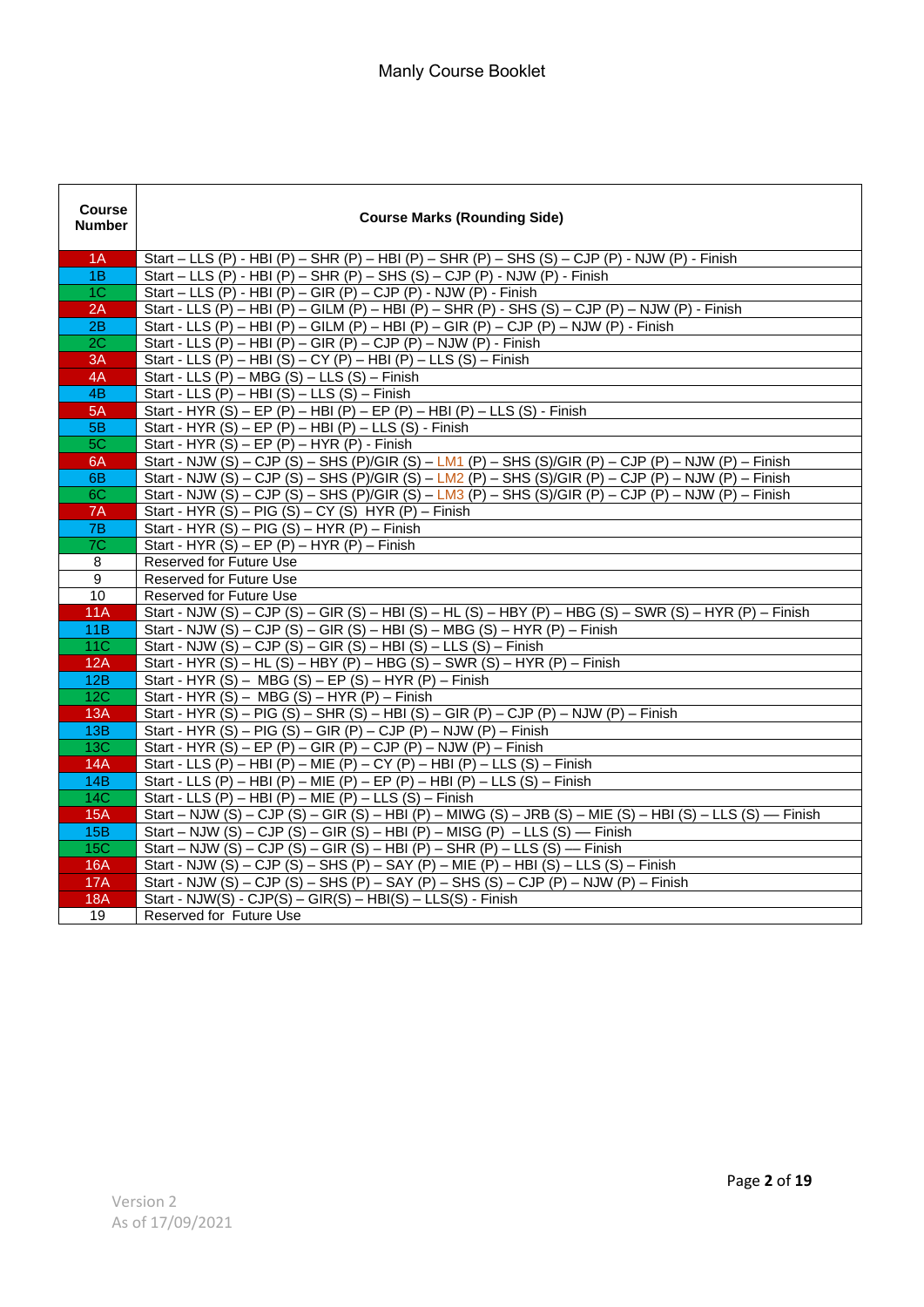#### **Course Book Supplementary Sailing Instructions:**

**1 –** The Use of an "X" Mark (a mark set at 90 degrees to the Start Line, usually upwind) is indicated by the flying of a Green or Red flag on the Start Boat, this flag indicates the rounding of the "X" Mark and shall be inserted in the Course Mark list in between the Start and the first mark of the course.

**2** – All Starts are assumed to be inside Waterloo Bay. Where the RC wishes to run a Start East of Green Island the Race Committee may advance the course up to the point at which the Start Line leaves Waterloo Bay by flying an L flag and indicating the next mark on a board on the back of the boat. In this instance the RC need only signal the course and the next mark of the course, all previous marks are to be disregarded. [E.g. Course 11 would become Start - NJW (S) – CJP (S) – GIR (S) – HBI (S) – HL (S) – HBY (P) – HBG (S) – SWR (S) – HYR  $(P)$  – Finish]

**3 –** Where Course Book SI's 1 and 2 are to operate together the Board need only indicate the next Fixed or Laid Mark, the X mark being indicated by the flying of Green or Red flags.

**4 –** Where the Race Committee wish to run these courses as a "Reverse" they shall indicated the course number followed by a prominent R and indicate as such on Radio. The course shall observe all marks in the opposite order and with the opposing rounding.

EXAMPLE Course 1: Start – NJW (S) – CJP (S) – SHS (P) – SHR (S) – HBI (S) – SHR (S) – HBI (S) – LLS (S) – Finish.

#### **Course Variants (A, B and C):**

Standard Course Variant Colors: A Variant – RED | B Variant – BLUE | C Variant - Green

Course arrows only display a different color when differentiating from course variant B (blue).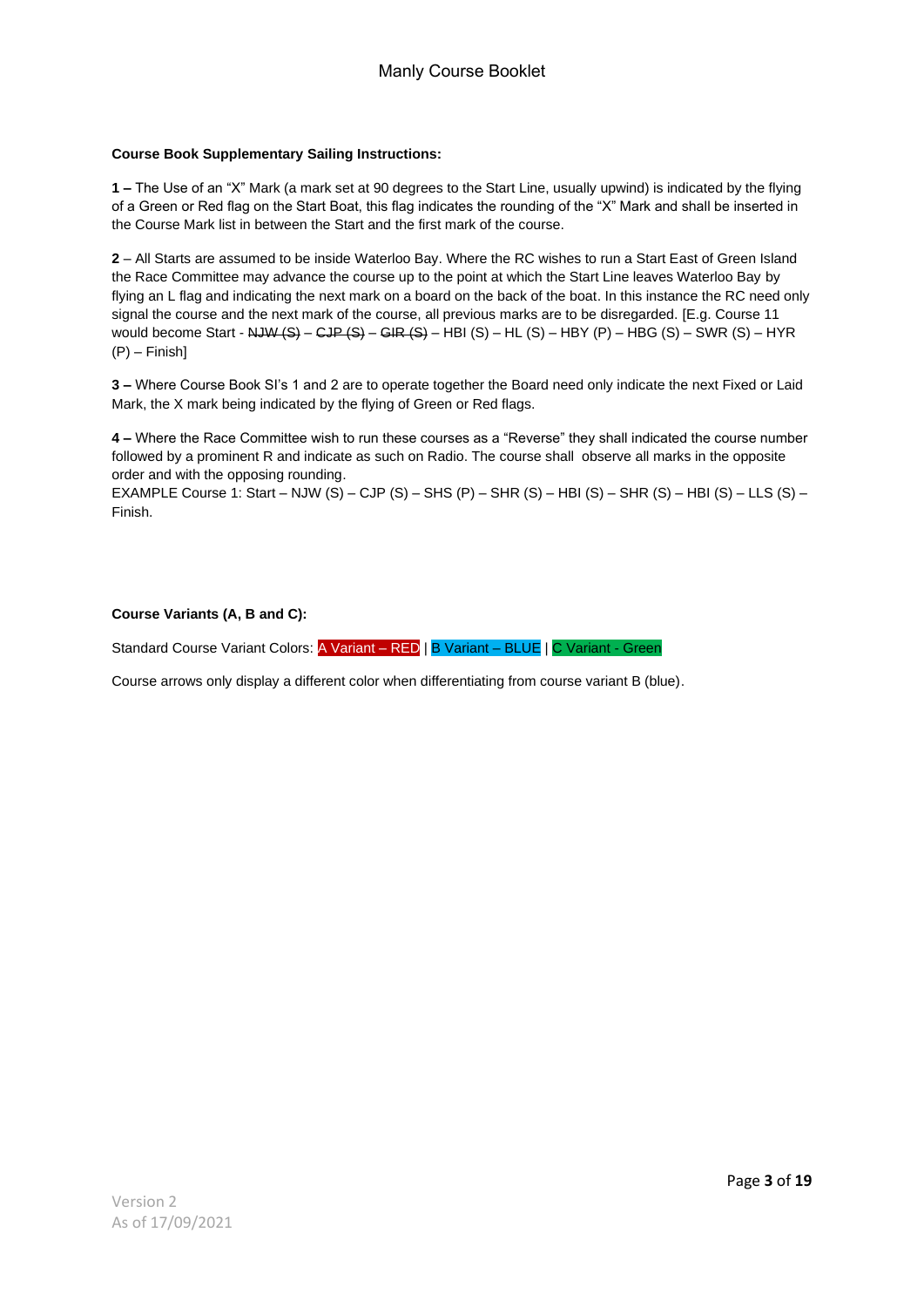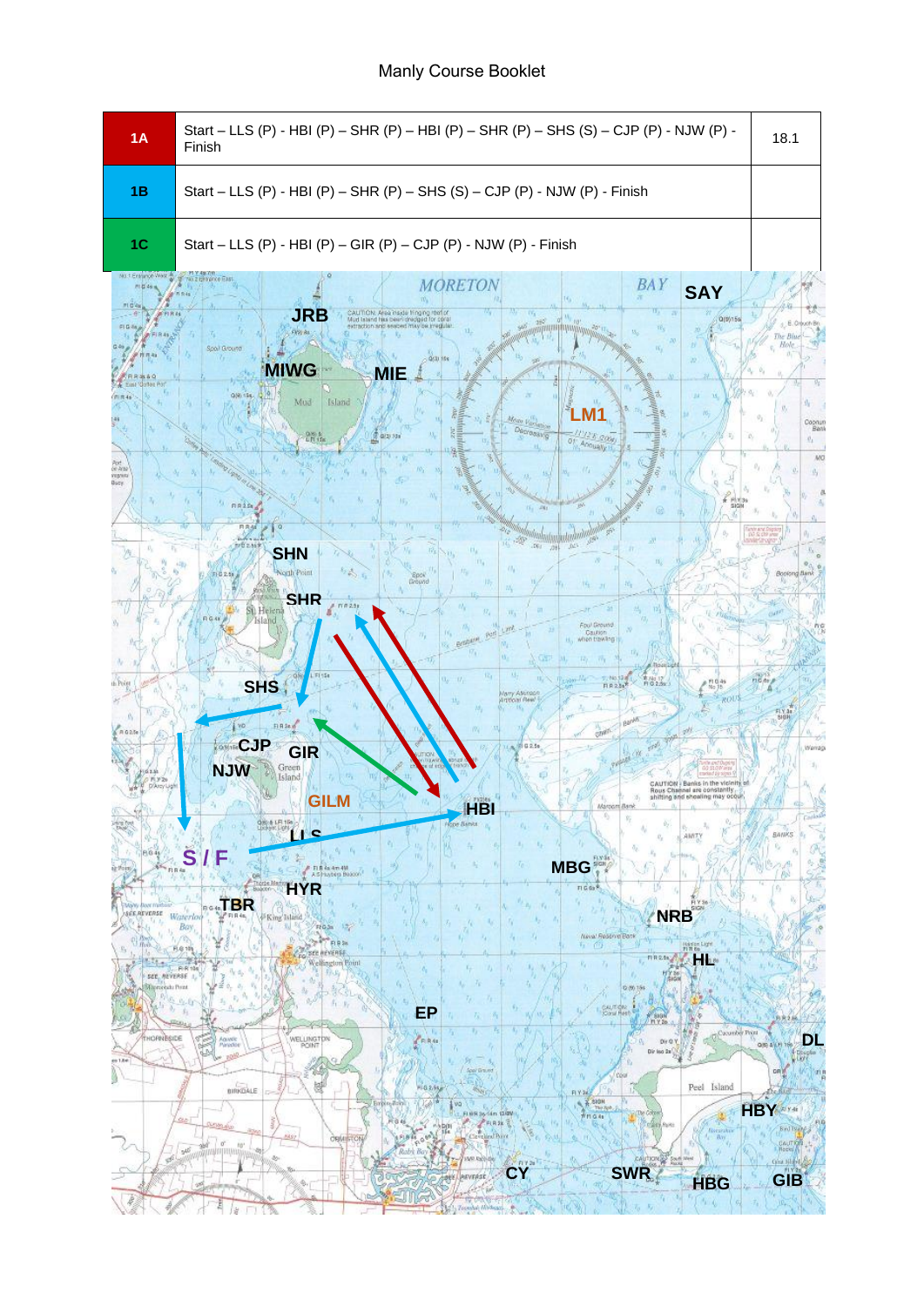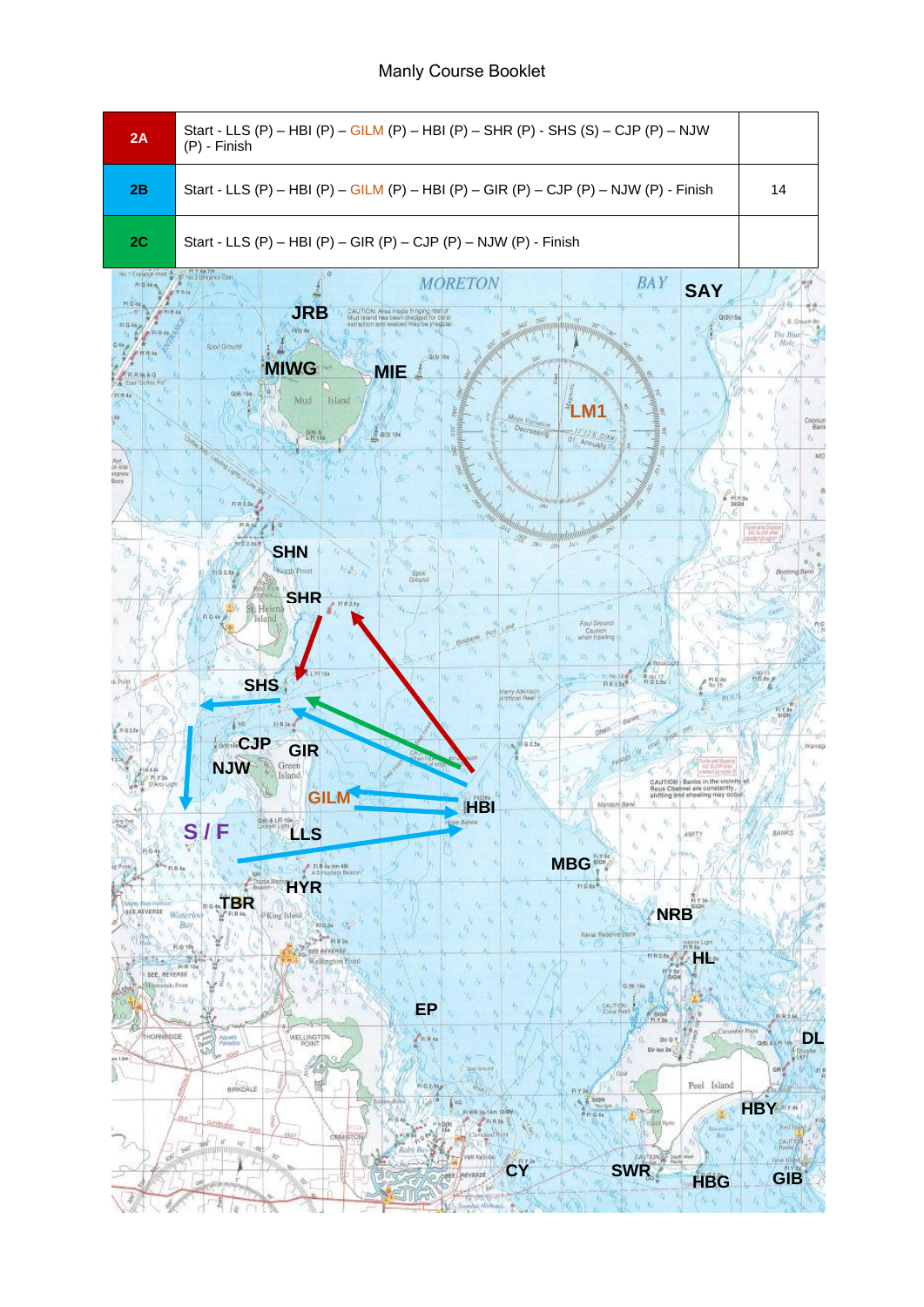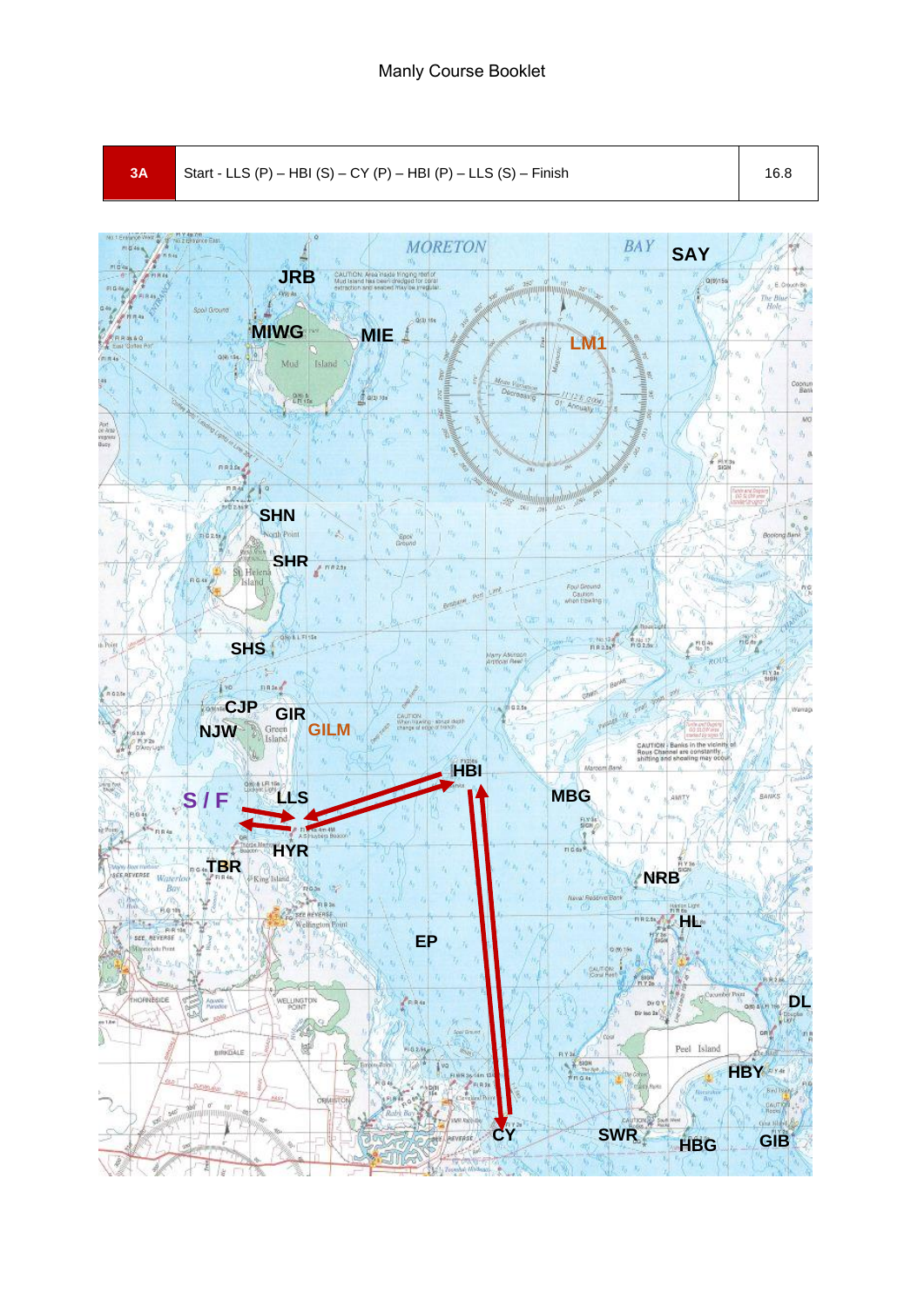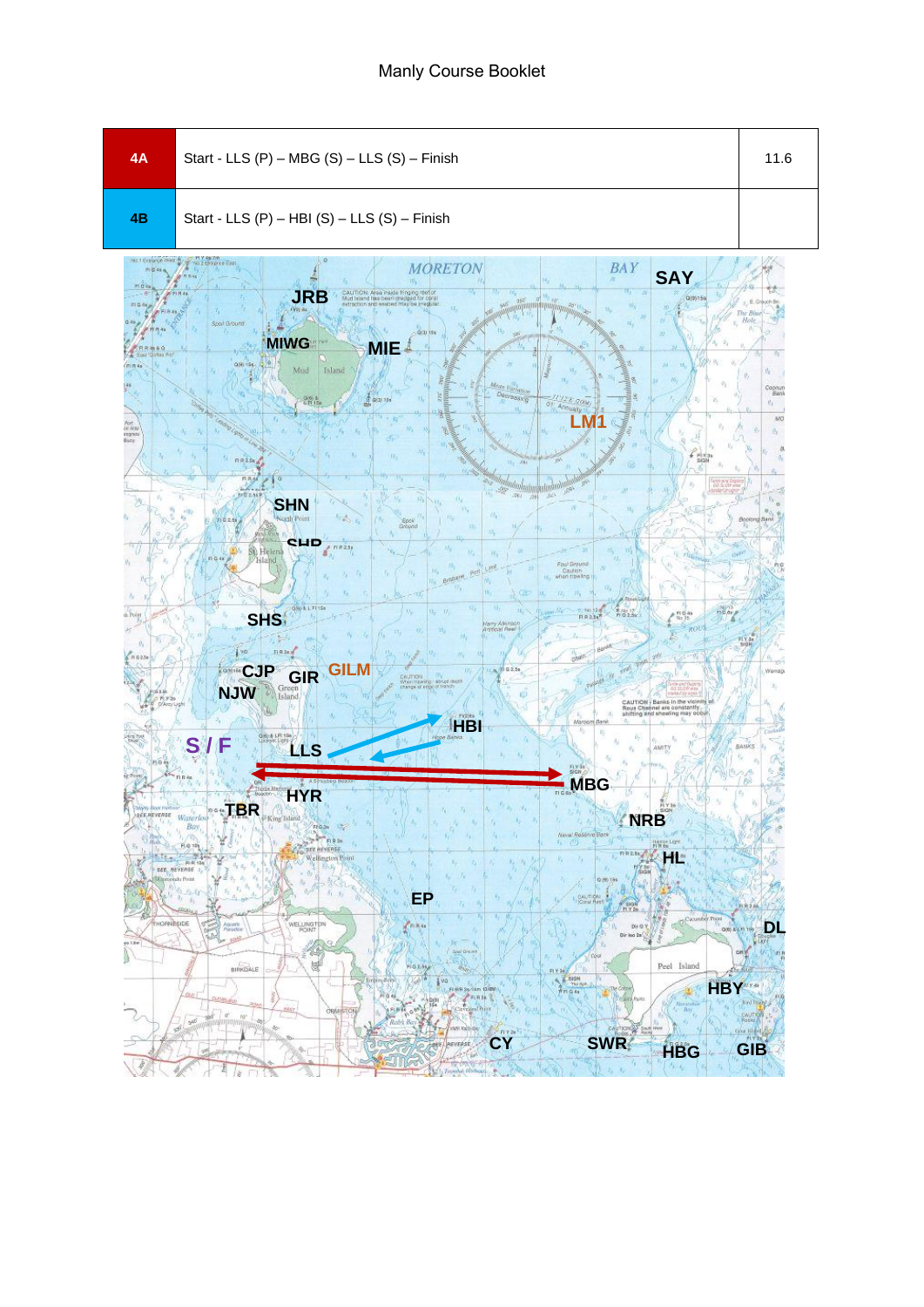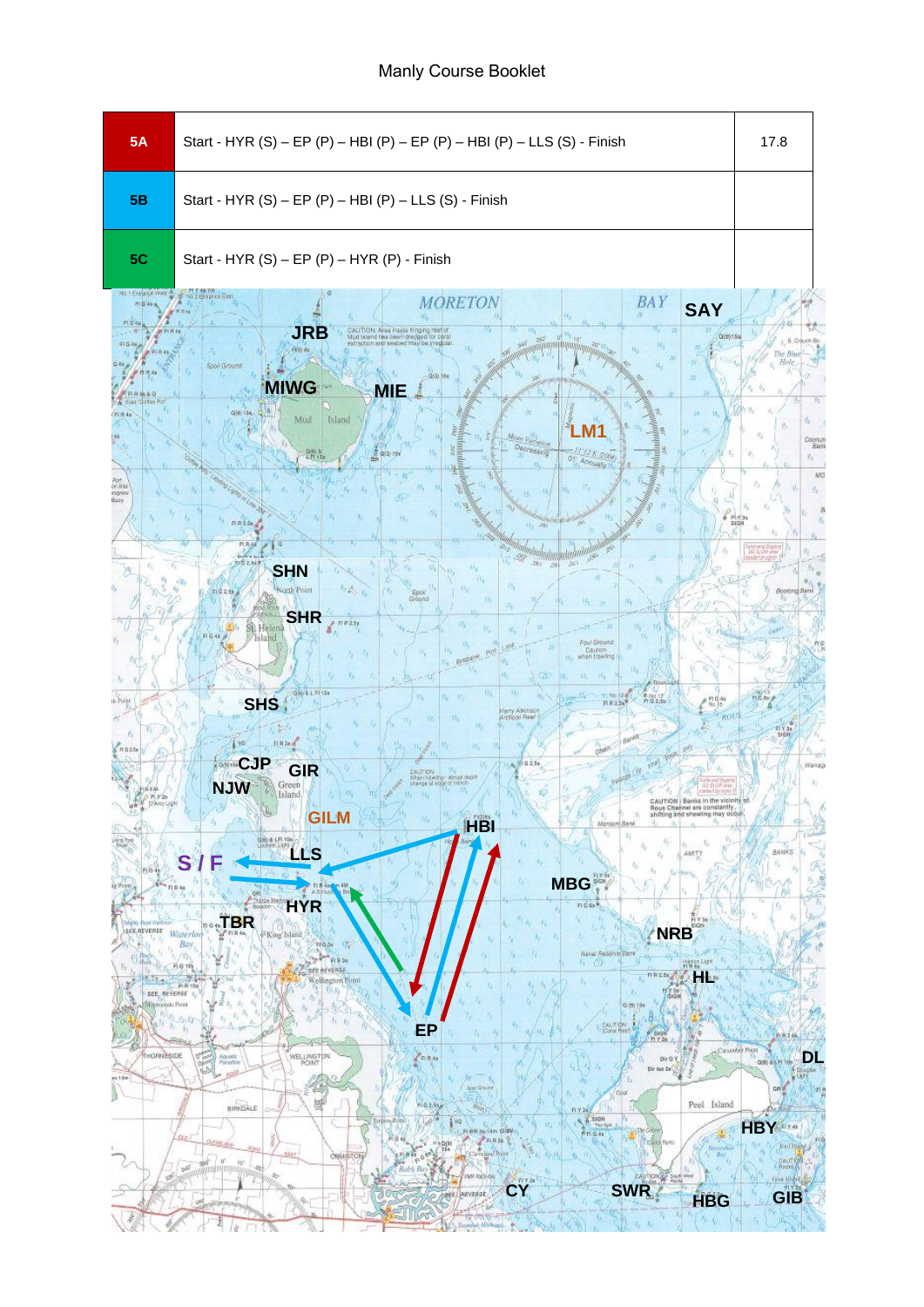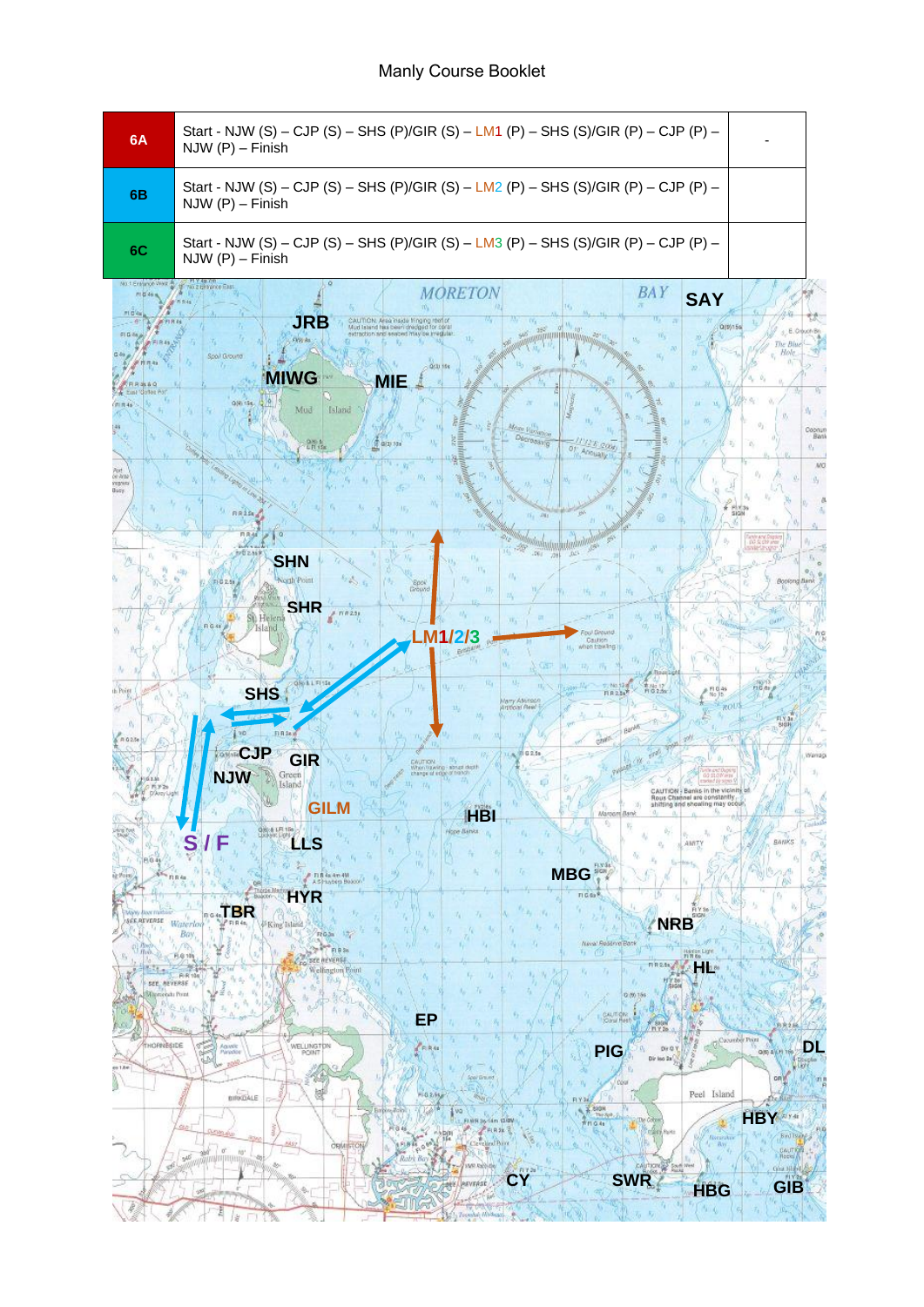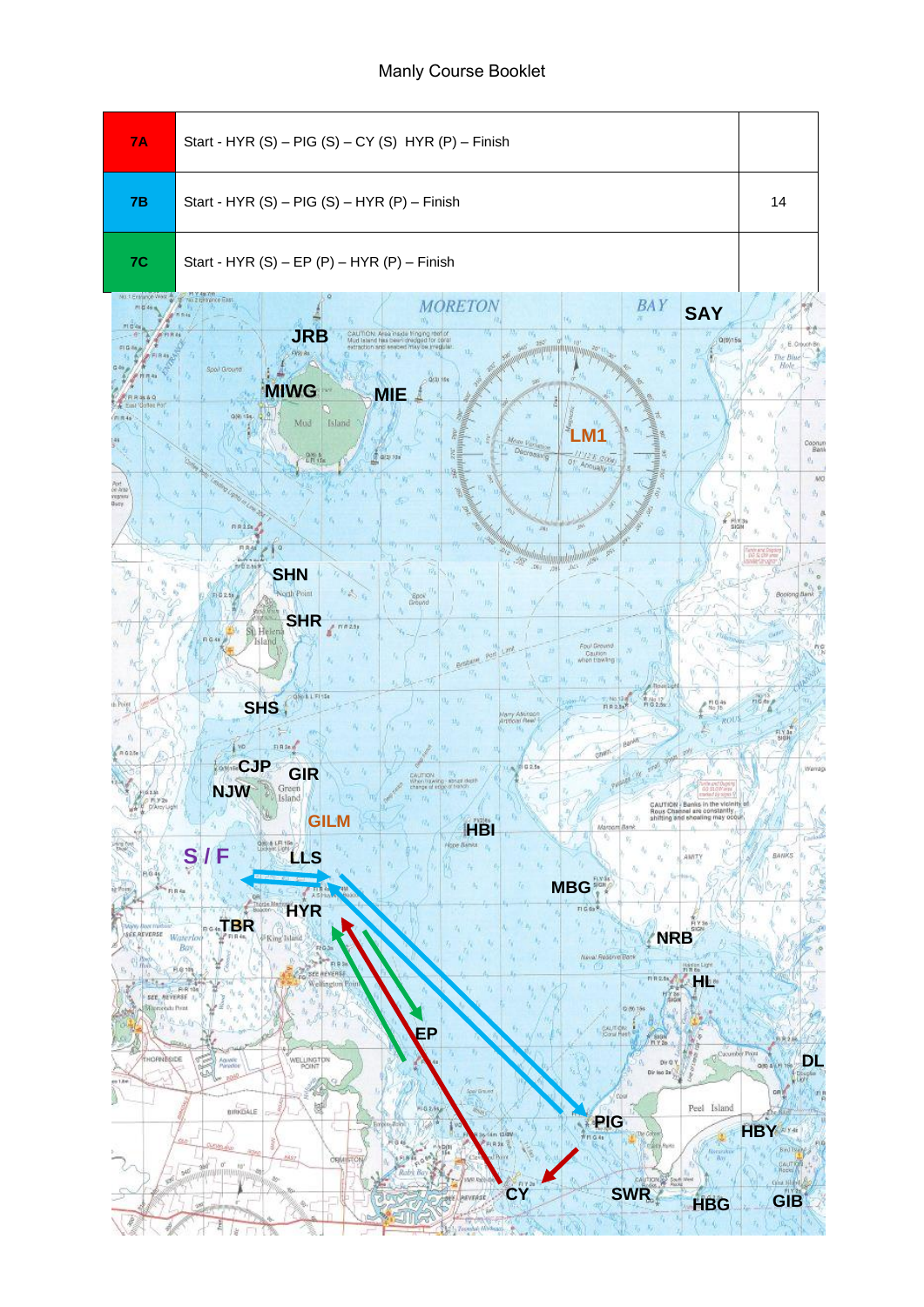| 11A                                                                                                                                                                                                                              | Start - NJW (S) - CJP (S) - GIR (S) - HBI (S) - HL (S) - HBY (P) - HBG (S) - SWR<br>$(S) - HYR(P) - Finish$                                                                                                                                                                                                                                                                                                                                                                                                                                                                                                                                                                                                                                                                                                                                                                                                                                                                                                                                                                                                                                                                                                                                                                                                                                                                                                                                                                                                                                                                                                                                    | 23.5                                                                                                                                                  |
|----------------------------------------------------------------------------------------------------------------------------------------------------------------------------------------------------------------------------------|------------------------------------------------------------------------------------------------------------------------------------------------------------------------------------------------------------------------------------------------------------------------------------------------------------------------------------------------------------------------------------------------------------------------------------------------------------------------------------------------------------------------------------------------------------------------------------------------------------------------------------------------------------------------------------------------------------------------------------------------------------------------------------------------------------------------------------------------------------------------------------------------------------------------------------------------------------------------------------------------------------------------------------------------------------------------------------------------------------------------------------------------------------------------------------------------------------------------------------------------------------------------------------------------------------------------------------------------------------------------------------------------------------------------------------------------------------------------------------------------------------------------------------------------------------------------------------------------------------------------------------------------|-------------------------------------------------------------------------------------------------------------------------------------------------------|
| 11B                                                                                                                                                                                                                              | Start - NJW (S) – CJP (S) – GIR (S) – HBI (S) – MBG (S) – HYR (P) – Finish                                                                                                                                                                                                                                                                                                                                                                                                                                                                                                                                                                                                                                                                                                                                                                                                                                                                                                                                                                                                                                                                                                                                                                                                                                                                                                                                                                                                                                                                                                                                                                     |                                                                                                                                                       |
| 11C                                                                                                                                                                                                                              | Start - NJW (S) - CJP (S) - GIR (S) - HBI (S) - LLS (S) - Finish                                                                                                                                                                                                                                                                                                                                                                                                                                                                                                                                                                                                                                                                                                                                                                                                                                                                                                                                                                                                                                                                                                                                                                                                                                                                                                                                                                                                                                                                                                                                                                               |                                                                                                                                                       |
| Port<br>Se Ara<br>repres<br><b>Bucy</b><br>h Point<br>$R$ $64$<br>is Notas<br><b>Hoot triet</b><br><b>SEE REVERSE Waterloo</b><br>$\overline{M}$<br><b>Tives</b><br>SEE, REVERSE<br>Migroecki Point<br><b>THORNBSIDE</b><br>efe. | <b>BAY</b><br><b>MORETON</b><br><b>SAY</b><br><b>JRB</b><br>d has been dredged for coral<br><b><i>UNUNUV</i></b><br>Sooil Ground<br>0.0 10<br><b>MIWG</b><br><b>MIE</b><br>Mud<br>Island<br>on Variation<br>Decreasing<br>$0(3)$ 35s<br>E 2000<br>of Annually<br><b>SHN</b><br>W.<br>onh'Point<br>Dround<br><b>SHR</b><br>ri A 2.5 p<br>St. Helena<br>Foul Ground<br>Caution<br>when trawling<br>BIE<br><b>SHS</b><br>VO<br>FIR Sea<br>unan<br><b>Lostin CJP</b><br>GIR<br><b>NJW</b><br>Green<br>Island<br>CAUTION   Banks in the<br>Rous Channel are constantly<br>a and shoaling may<br><b>GILIVI</b><br>Maroom Bank<br><b>HBI</b><br>OBJ-& LFI 15s<br>Hone Banks<br>o,<br>LLS<br>$\mathbf{s}$ /<br>AMT)<br><b>MBG</b><br>orbe Marts<br><b>HYR</b><br>$\Pi$ G Ga <sup><math>\phi</math></sup><br><b>BRACTBR</b><br>SIGN<br><b>NRB</b><br>King Island<br>Bay<br>From 17<br>14<br>Naval Reserve Bank<br>日日科<br>$V_1 \cap U_2$<br>FLG 101<br><b>BEE REVERSE</b><br>FIRSAL,<br>hN<br>Wellington Point<br>Pi-R 10s<br>お店<br>EY Se<br>0.70.159<br>CALITION:<br>Const Hest<br>EP.<br>Aguatic<br>Panolae<br>WELLINGTON<br><b>RIR4s</b><br>$D+Q$<br>Dir iso 2x<br>所<br>Sport Drawd<br><b>Court</b><br>Peel Island<br><b>BIRKDALE</b><br>0.2/15<br>15<br><b>Ross</b><br><b>HOIS</b><br>Embiny@ain<br>wa<br>$T_0 + 3/4$<br><b>CThe Colta</b><br>FLMR 36-14m 13/0V<br>WITG As<br>Gb.<br><b><i>Press Parts</i></b><br><b><i>Registry</i></b><br>bles! Point<br><b>Básir</b><br>Bay<br><b>ORMISTON</b><br>ro <sup>-</sup><br>$\mathcal{A}^{\vec{0}}$<br><b><i><u>Physiological Artistics</u></i></b><br>卤<br>CAUTION & South West<br><b><i>UNITED</i></b> | Coony<br>Ben<br>$v_{\perp}$<br>MO<br>Booking<br><b>BANKS</b><br>ï,<br>Cacamber Point<br><b>DL</b><br>Q(6) & LF<br><b>GRW</b><br><b>HBY</b><br>CAUTION |
|                                                                                                                                                                                                                                  | <b>SWR</b><br><b>CY</b><br><b>REVERSE</b><br><b>HBG</b><br>эĐ<br>rombal: Whi                                                                                                                                                                                                                                                                                                                                                                                                                                                                                                                                                                                                                                                                                                                                                                                                                                                                                                                                                                                                                                                                                                                                                                                                                                                                                                                                                                                                                                                                                                                                                                   | Gra Have<br>GIB                                                                                                                                       |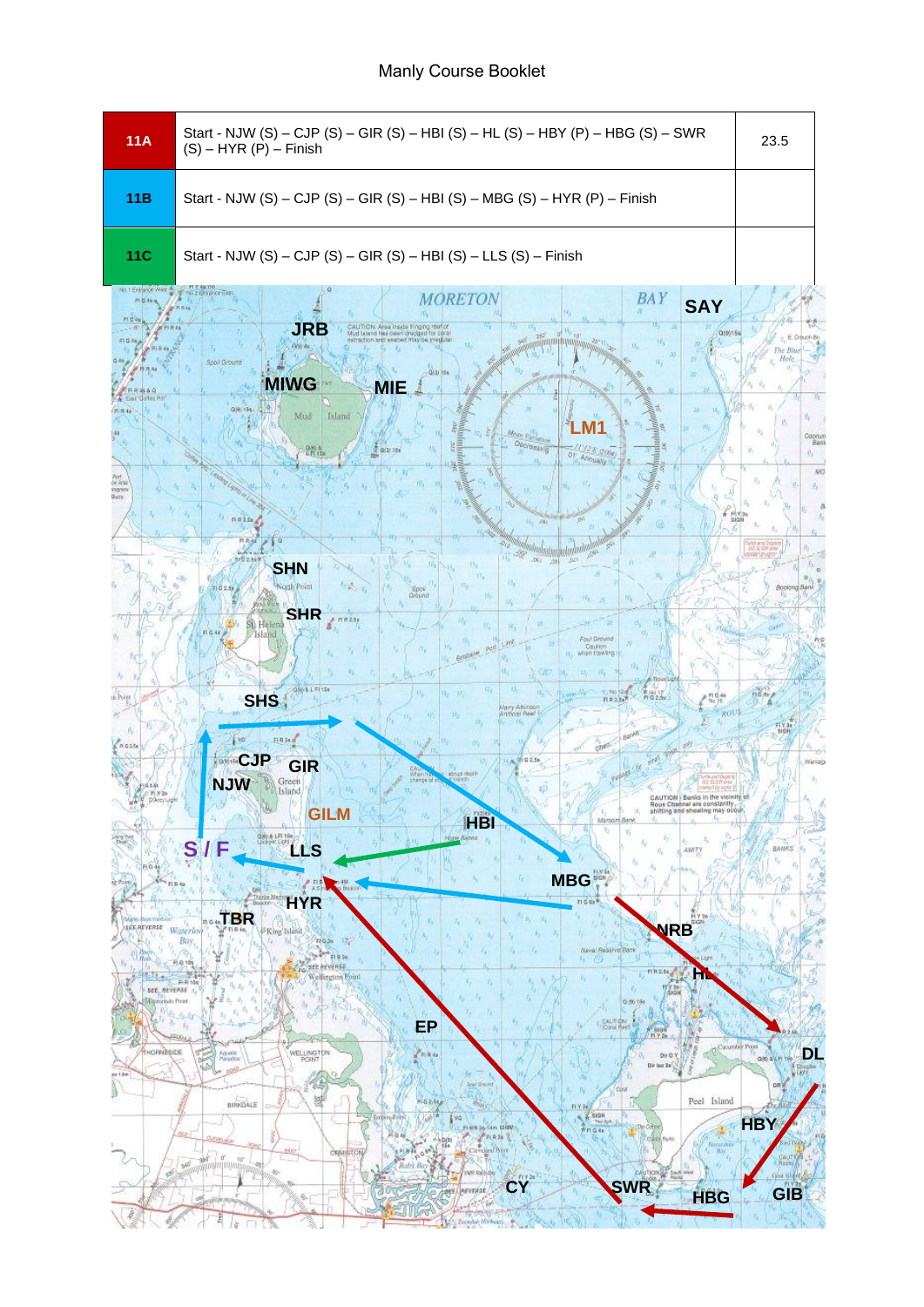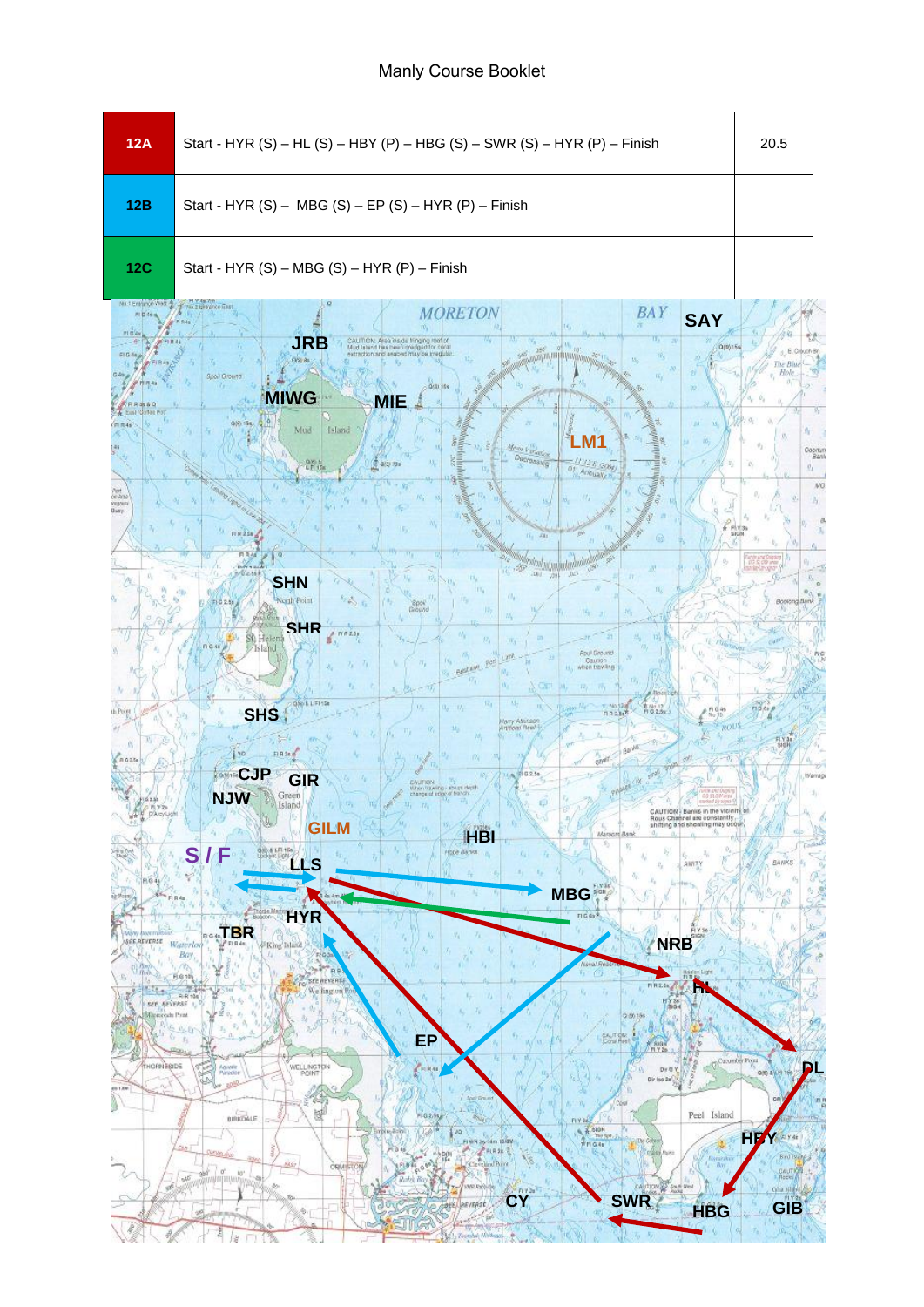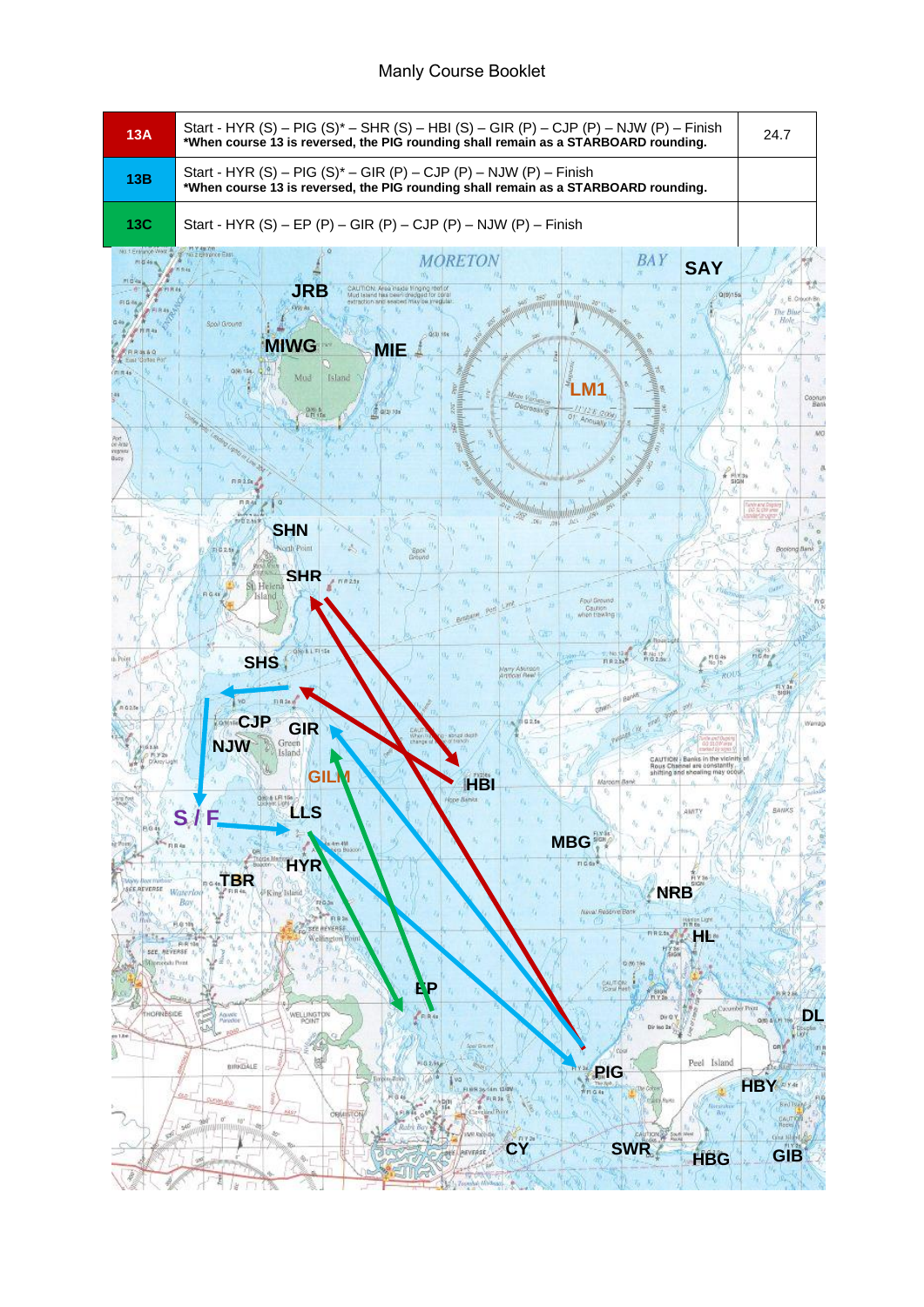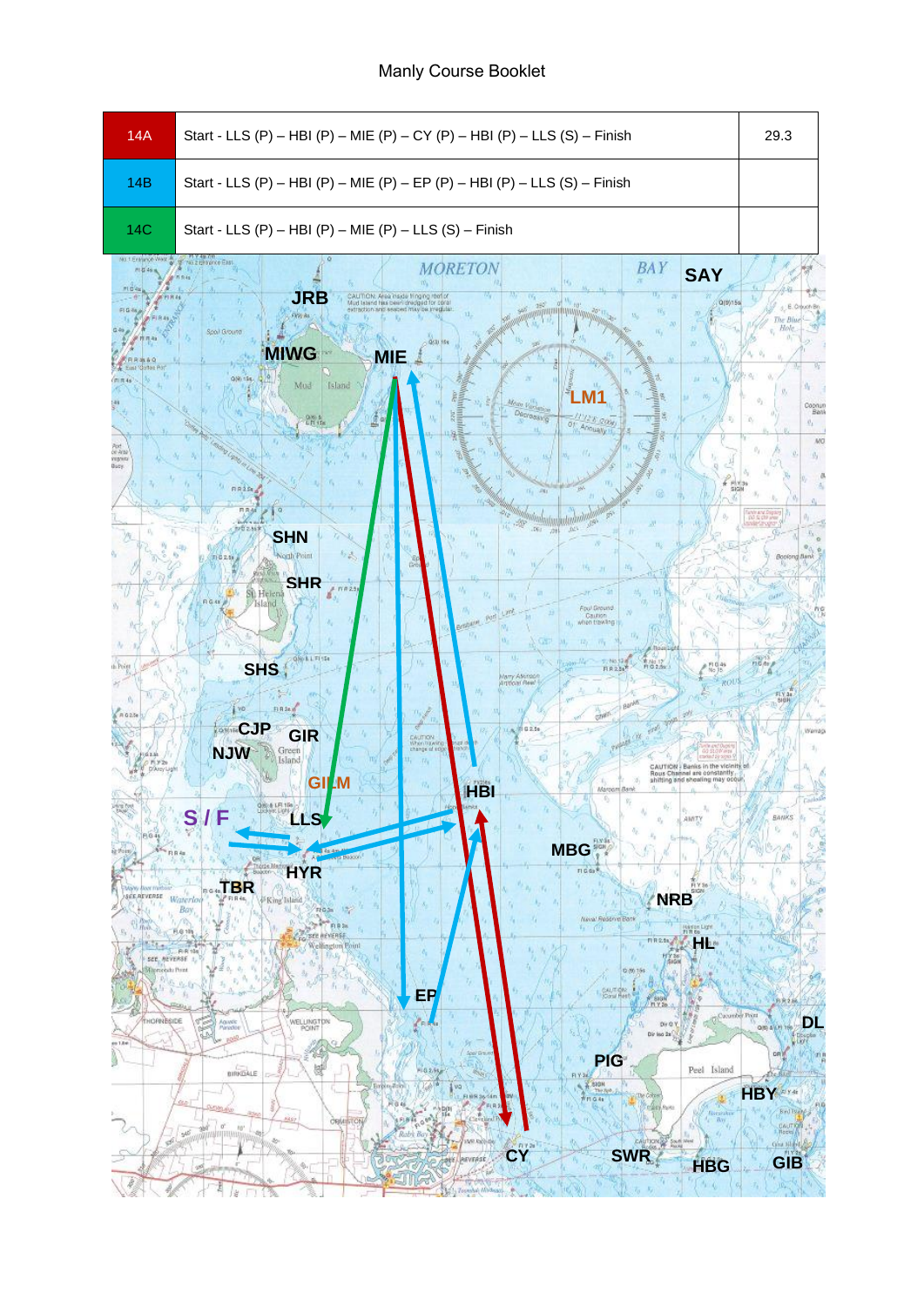| <b>15A</b>                                                                                                                                                                                    | Start - NJW (S) - CJP (S) - GIR (S) - HBI (P) - MIWG (S) - JRB (S) - MIE (S) - HBI<br>$(S)$ – LLS $(S)$ –– Finish                                                                                                                                                                                                                                                                                                                                                                                                                                                                                                                                                                                                                                                                                                                                                                                                                                                                                                                                                                                                                                                                                                                                                                                                                                                                                                                                                                                                                                                                     | 26                                                                                      |
|-----------------------------------------------------------------------------------------------------------------------------------------------------------------------------------------------|---------------------------------------------------------------------------------------------------------------------------------------------------------------------------------------------------------------------------------------------------------------------------------------------------------------------------------------------------------------------------------------------------------------------------------------------------------------------------------------------------------------------------------------------------------------------------------------------------------------------------------------------------------------------------------------------------------------------------------------------------------------------------------------------------------------------------------------------------------------------------------------------------------------------------------------------------------------------------------------------------------------------------------------------------------------------------------------------------------------------------------------------------------------------------------------------------------------------------------------------------------------------------------------------------------------------------------------------------------------------------------------------------------------------------------------------------------------------------------------------------------------------------------------------------------------------------------------|-----------------------------------------------------------------------------------------|
| 15B                                                                                                                                                                                           | Start - NJW (S) - CJP (S) - GIR (S) - HBI (P) - MISG (P) - LLS (S) - Finish                                                                                                                                                                                                                                                                                                                                                                                                                                                                                                                                                                                                                                                                                                                                                                                                                                                                                                                                                                                                                                                                                                                                                                                                                                                                                                                                                                                                                                                                                                           |                                                                                         |
| <b>15C</b>                                                                                                                                                                                    | Start - NJW (S) - CJP (S) - GIR (S) - HBI (P) - SHR (P) - LLS (S) - Finish                                                                                                                                                                                                                                                                                                                                                                                                                                                                                                                                                                                                                                                                                                                                                                                                                                                                                                                                                                                                                                                                                                                                                                                                                                                                                                                                                                                                                                                                                                            |                                                                                         |
| 4) 1 Entrance Ways<br>de Ara<br>repose<br>ils Point<br>R@45<br>We've Boot trasbase<br>ses Revense Waterloo<br>$\frac{1}{2}$<br>SEE, REVERSE 1,<br><b>Harrockski</b> Pornt<br><b>HORNBSIDE</b> | <b>Historic Fax</b><br><b>BAY</b><br><b>MORETON</b><br><b>SAY</b><br><b>JRB</b><br>TION. Also inside fringing real o<br>Spoil Ground<br><b>MIWG</b><br><b>MIE</b><br>Mud<br>Island<br>to Variation<br>Decreasing<br>om a<br>CH isa<br>(2/3)/3a<br>E 2004<br>01 Annually<br><b>MISG</b><br>RR2SE,<br><b>FIRA</b><br><b>SHN</b><br>sub Point<br>Epok<br>Dropnel<br><b>SHR</b><br>'Islanc<br><b>DUI GYOLYK</b><br>Caution<br>when trawing<br>$B^{\dagger}$<br><b>SHS</b><br>Marry Allistians<br>järgticiat Reel<br>Barkh<br>VO<br><b>STARTS</b><br><b>GSHCJP</b><br>0.2.56<br>GIR<br><b>WITTON</b><br><b>Montrawing</b><br>Green<br>Island<br><b>NJW</b><br>Rous Channel are constantly<br>shifting and shoating may oco<br>Maroo<br><u>HB</u><br>瓜<br>180 & LFI 156<br>coe Banks<br>LLS<br><b>AMTY</b><br>S/F<br><b>MBG</b><br>FLR 4s Am 4M<br>A Spaytep Beson!<br>Boards Made<br><b>HYR</b><br>$F1G$ Ga <sup>R</sup><br><b>BR</b><br>SIGN<br><b>NRB</b><br>$F(H, 4\pi)$<br><sup>6</sup> King Island<br><b>Bay</b><br>$\mathcal{V}$ FrG3n $\mathcal{V}$<br>Naval Reserve Bank<br>7/0<br>行 西<br>Harton Light<br>#171.66<br>$ 16 - 11$<br>FO BEE REVERSE<br><b>Li</b> York<br><b>FIRSA</b><br>Wellington Point<br>$-$ R-R 104<br>2.04<br>0.70.159<br><b>BALTIDIR</b><br>EP<br><b>FLYS</b><br>Cananber Point<br>WELLINGTON<br>Aguste<br>$D+Q$<br>Paredoe<br>POINT<br>海 (佐<br>Dir iso 2x<br><b>POAR</b><br><b>PIG</b><br>Sport Drawing<br>Peel Island<br><b>BIRKDALE</b><br>810H<br>wa<br>$T_{0} + 3/4$<br><b>Clie Cohr</b><br>FLWR 36-54m<br>$N$ FIGAs<br>as.<br><b>Brown Parks</b><br>W.G | Coonu<br>Booking Bank<br><b>BANKS</b><br><b>DL</b><br>$Q(6) = 1.1$<br>ont<br><b>HBY</b> |
|                                                                                                                                                                                               | Retaining<br>client Print<br>$\sim$ By<br><b>CRAIGE</b><br>ra <sup>+</sup><br>$\Delta\beta$<br><b>SWR</b><br><b><i>UNITED</i></b><br>CY.<br><b>REVERSE</b><br><b>HBG</b>                                                                                                                                                                                                                                                                                                                                                                                                                                                                                                                                                                                                                                                                                                                                                                                                                                                                                                                                                                                                                                                                                                                                                                                                                                                                                                                                                                                                              | <b>Bird Bl</b><br>CAUTION<br>Gra Hight<br>7112<br><b>GIB</b>                            |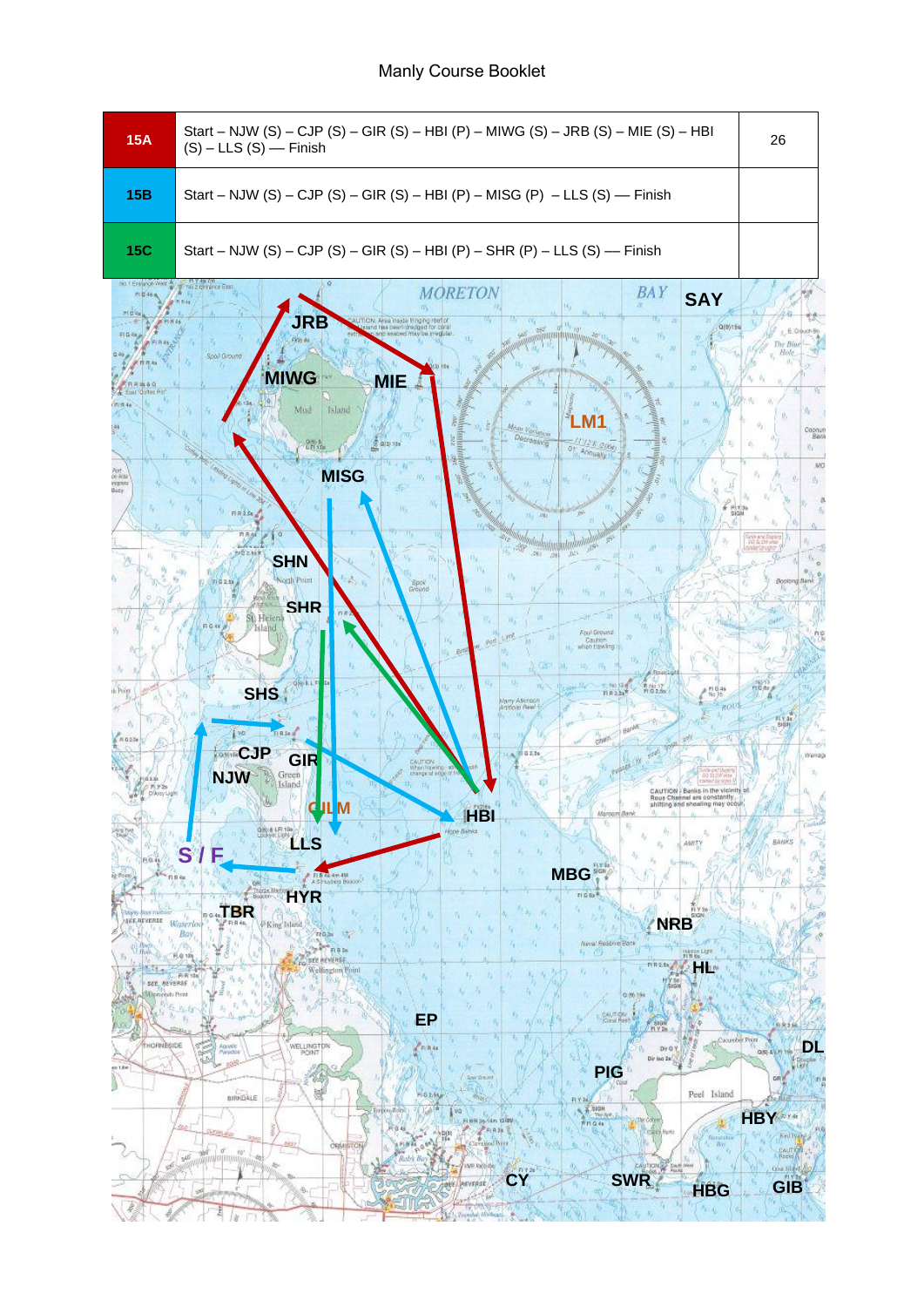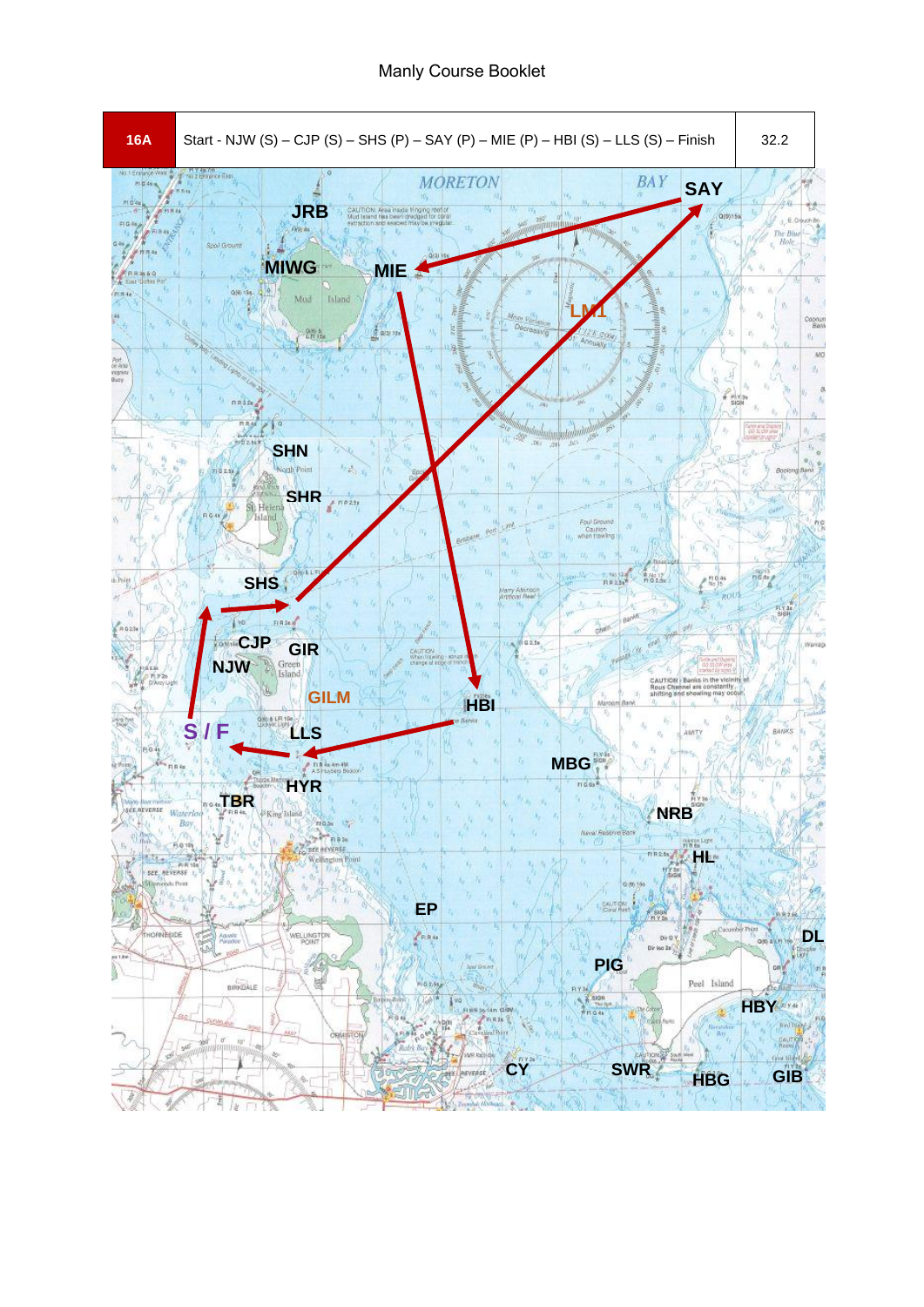